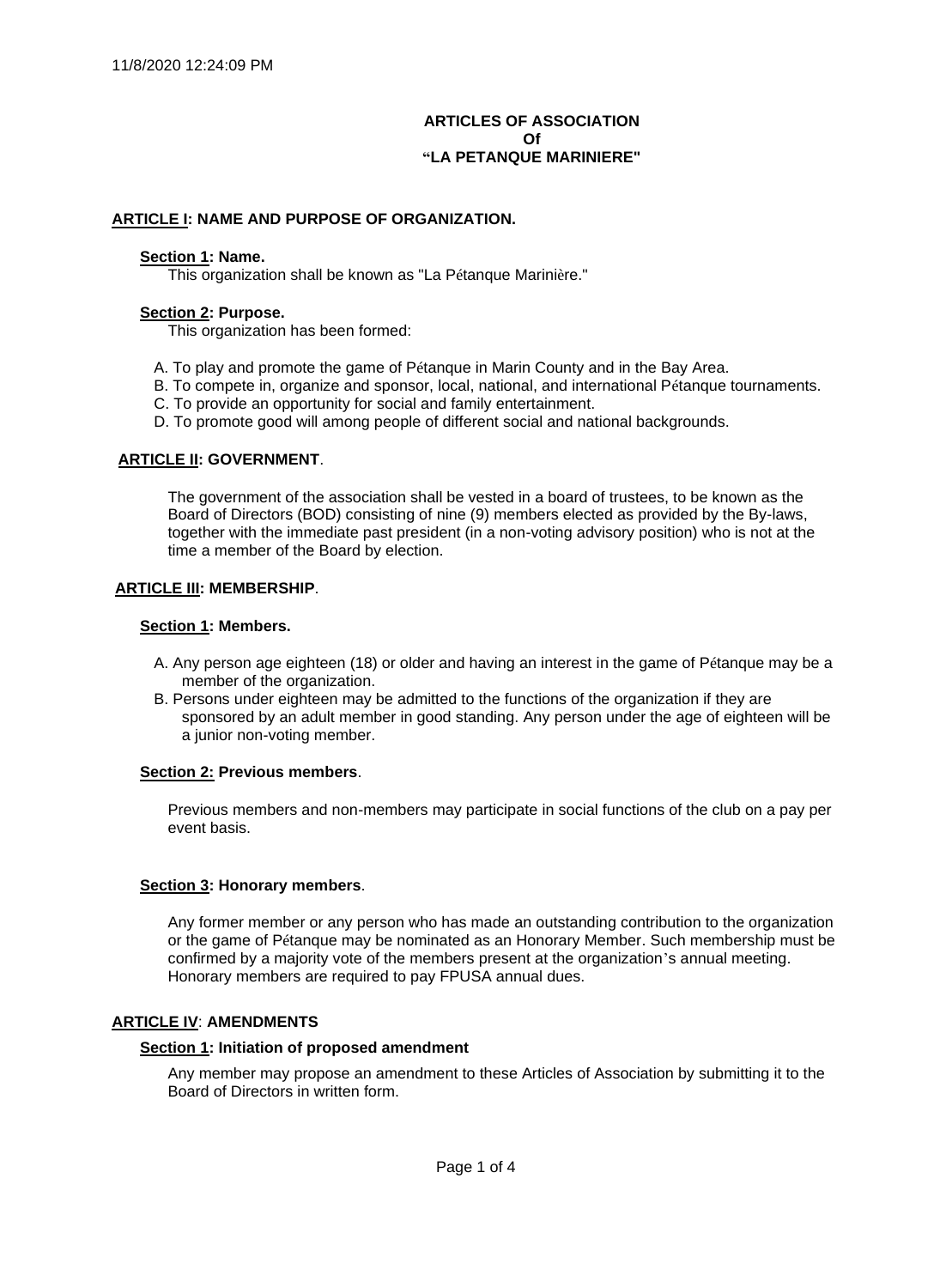### **Section 2: Board of Directors.**

If a majority of the Board of Directors approves any proposed amendment, it shall be submitted to the membership for vote.

### **Section 3: Members.**

Members shall receive (by E-mail or regular mail) a copy of any proposed amendment approved by the Board of Directors, plus the reasons for the proposed amendment and any known objection, at least 30 calendar days before the Annual Business Meeting. A majority vote of the members is required to approve an amendment.

# **BY-LAWS OF "LA PETANQUE MARINIERE"**

## **BY-LAW I**: **MEMBERSHIP**

## **Section 1: Qualifications**.

The qualifications for membership are defined in the Articles of Association.

### **Section 2: Rights and obligations**.

- A. Voting rights: Each member, not to include associate members, (eighteen years of age or older) in good standing shall have one vote to be cast at any membership meeting.
- B. Holding office: Each member (eighteen years of age or older) in good standing may be a candidate for office in the organization or be appointed to a committee. :
- C. Obligations: Members in good standing are encouraged to attend membership meetings, perform services for the organization, and generally promote good will for the game of Pétanque.

Courtesy, civility, respect and integrity shall characterize the behavior of La Pétanque Marinière's members.

## **BY-LAW II**: **OFFICERS AND THEIR DUTIES.**

## **Section 1: Board of Directors**

- A. The **BOD** shall be composed of **9** individuals as follows:
	- **President**
	- Vice-President
	- **Secretary**
	- **Treasurer**
	- Sport Director
	- Facilities Director
	- With additional members to total nine (9),
	- Plus the immediate past President in a non-voting advisory position.
- B. A majority of the BOD shall constitute a quorum (the number of members of a group required to be present to transact business or carry out an activity legally).
- C. The BOD shall have general control and supervision of the affairs of the organization.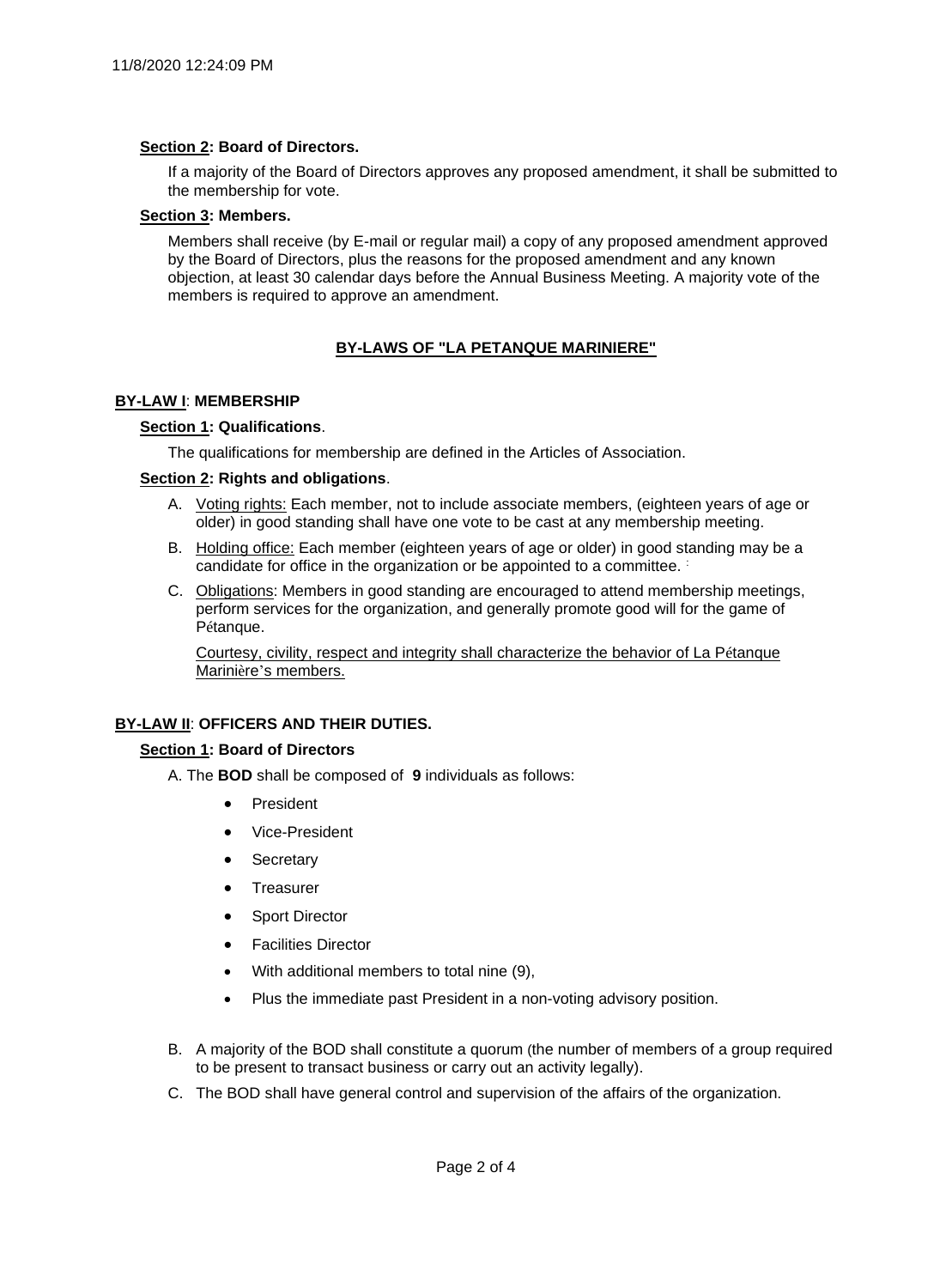- D. The BOD shall be empowered to decide upon all questions arising before meetings of the general membership.
- E. The BOD shall be responsible for developing and recommending revisions to rules and bylaws subject to approval by the general membership.

# **Section 2: President**.

- A. Presides at all meetings of the organization and the Board of Directors.
- B. Appoints members to committees or other bodies as necessary.

### **Section 3: Vice-President.**

Shall exercise Presidential functions if the President is absent or unable to serve.

### **Section 4: Secretary.**

Shall be responsible for the organization's activity records and all correspondence.

### **Section 5: Treasurer.**

Shall be responsible for all the organization's financial transactions, including receiving all monies due and payable to the organization, maintaining the organization's checking account, keeping accurate financial records and reporting the organization's financial status as requested.

## **BY-LAWS III: ELECTION OF OFFICERS**

**Section 1:** Election of President, Vice-president, Secretary, Treasurer, Sport Director, Facilities Director and the number of additional Board Members, to complete a total of nine members.

All positions of the board shall be elected by the members at the annual general membership meeting.

#### **Section 2: Nominations**

Nominations of any member who intends to run for office of the board for the ensuing year shall be made in writing to the Secretary no later than one (1) month prior to the annual meeting. Nominations shall be reviewed by the Board to determine eligibility for office. Only members of La Pétanque Marinière for three (3) years shall be eligible for election to office of President, Vice-President, Secretary and Treasurer. The remaining board members must also be members in good standing yet shall not require specific time constraints as a club member.

#### **Section 3: Vacancies**

In the event of a BOD officer unable to fulfill his/her obligations, the vacancy shall be filled by the BOD to serve until the next annual meeting.

## **BY-LAW IV: COMMITTEES**

#### **Section 1: Special Committees**

The President shall appoint special committees as he/she may find necessary.

### **Section 2: Vacancies**

Vacancies in committees shall be filled by the President with the majority approval of the BOD.

## **BY-LAW V: MEETINGS**

#### **Section 1: Meetings of the Association**

A. The annual meeting shall be held in early November.